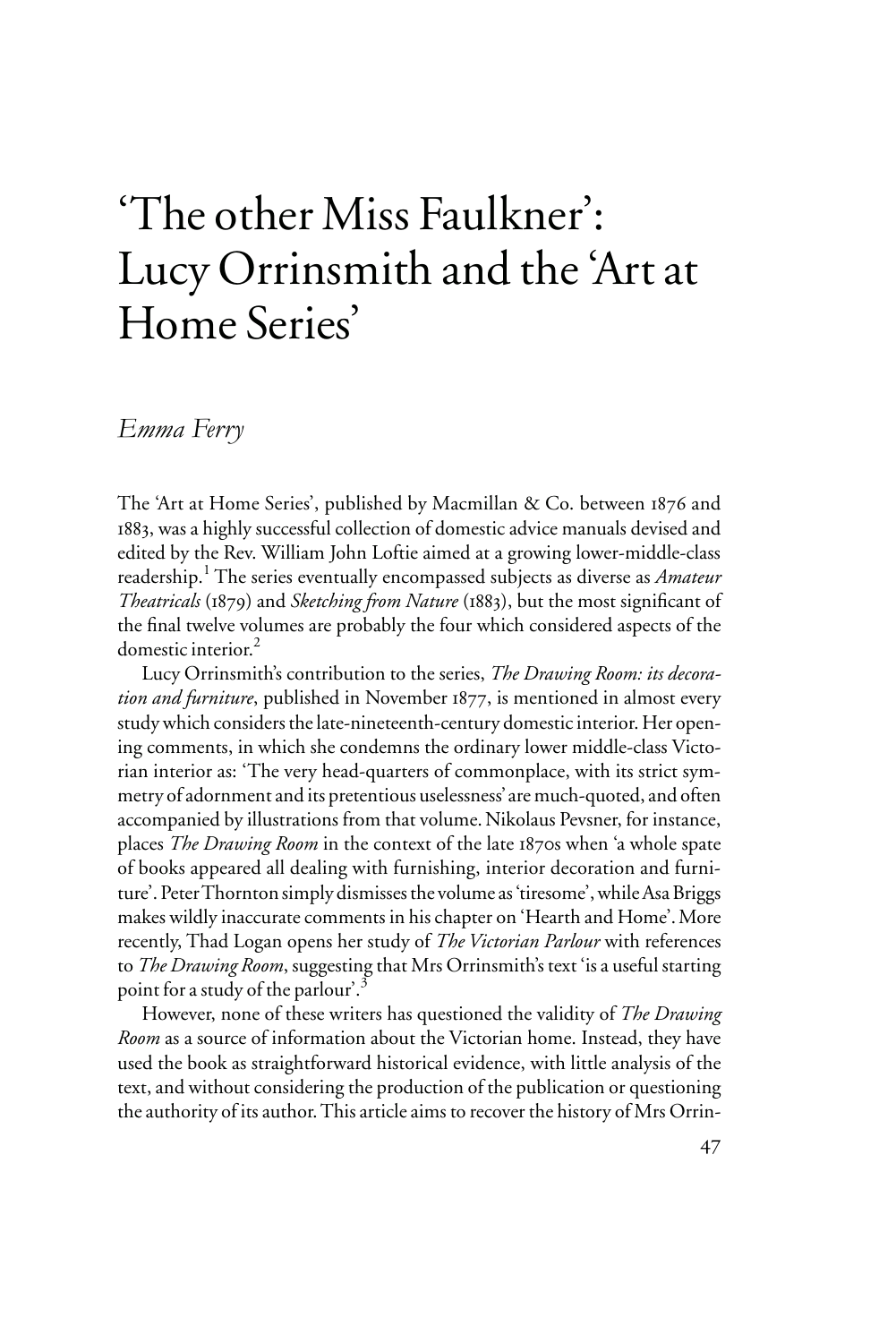smith and explain her involvement with the 'Art at Home Series', while exposing the difficulties of using this book as a conventional source of information about the Victorian middle-class interior.

#### i

In March 1876, following discussions with a representative of the American publishing house, Coates & Co. of Philadelphia, William Loftie wrote to the publisher, Alexander Macmillan outlining his scheme for a 'little series of art books' aimed at a readership composed of 'people of moderate or small income'.<sup>4</sup> Initially, this joint venture was to comprise eight books – four to be written in England and four in America – all of which would be published by Coates. The four British volumes (which it seems had already been commissioned and in some cases were nearing completion) were briefly described. They included Loftie's own contribution, initially entitled *Art at Home*, Rhoda & Agnes Garretts' *House Decoration*, and two other volumes which never saw publication; *Good Things We Have Lost*: *or Hints from Old English Households*, and *Hints from Foreign Households*. 5

Loftie proposed that Macmillan should publish these four books, but not the four unnamed American volumes, which he felt 'would be of little or no use here: as the subjects proposed were such as would require local treatment'.<sup>6</sup> Instead, he wanted Macmillan to commission at least four more books for the British market, including *Art at Table* and *Dress*, while proposing J.J. Stevenson for a volume on *Domestic Architecture* and John Pyke Hullah to write on *Music at Home*. He recommended that they should be 8vo, approximately 150 pages long, and illustrated with relatively cheap photo-zincographs. He also suggested that authors should receive  $\mathfrak{t}$ 30 or  $\mathfrak{t}$ 40 for their copyright, and that the books should sell for 1s, corresponding to the price of US 25 c proposed by Coates. Having volunteered to oversee the whole project in return for 4 % on the retail price, Loftie naturally sought to expand the series even further:

The list of eight subjects given above by no means exhausts those of which I have thought. [...] Another of the series might be on Needlework & Embroidery, generally, another on Sketching from Nature, another on Carving & amateur Carpentry; even reading aloud & elocution would make one, as well as dancing & gymnastics. Art would however be kept strictly in view, & the general title of the series would be <u>Art at Home</u>.<sup>7</sup>

Eventually Macmillan was to publish twelve volumes as the 'Art at Home Series'. These were planned as a collectable set, and from the outset possessed a clear visual identity. Books were bound in a suitably 'artistic' blue-grey cloth,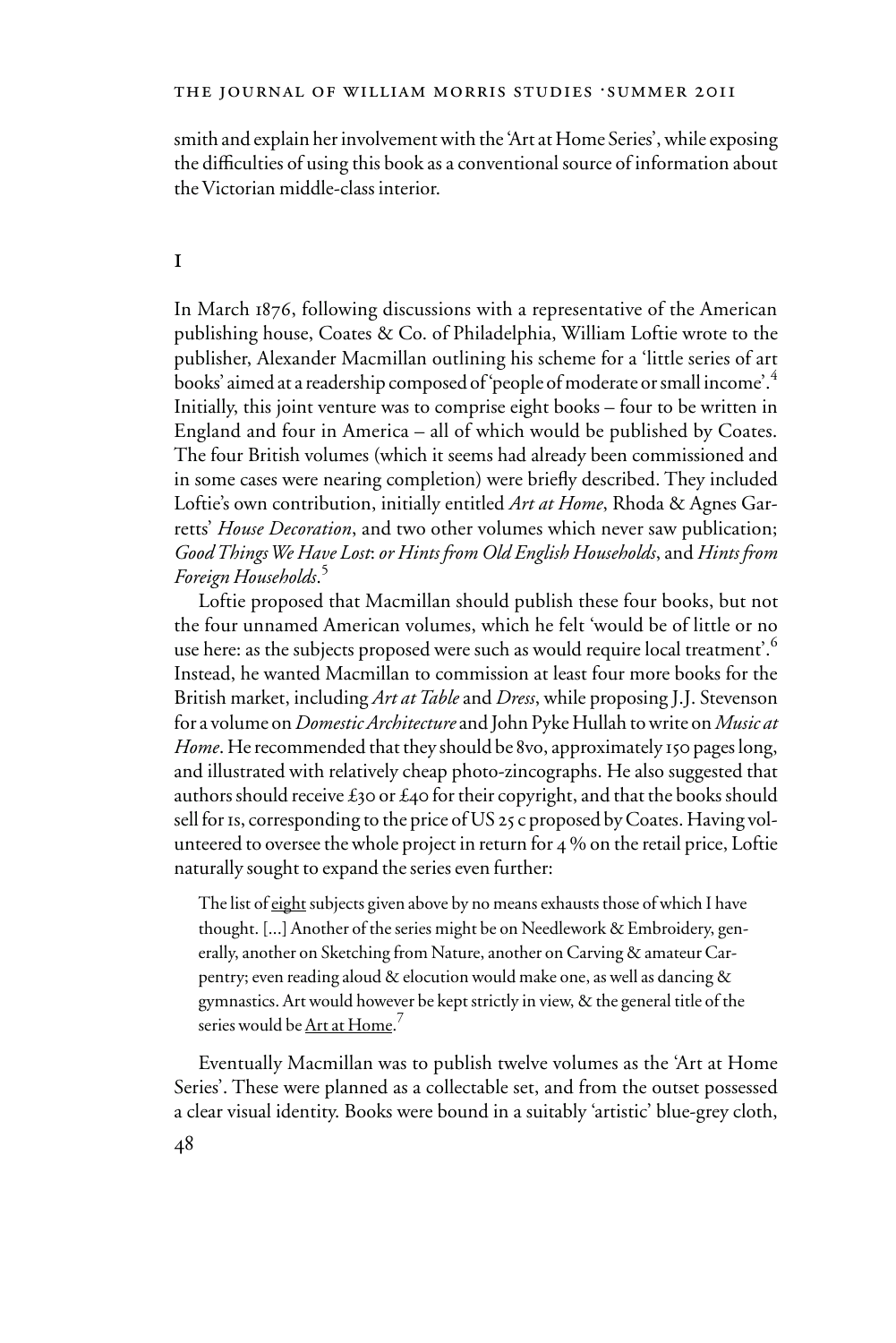each bearing the title, the authors' names and the Macmillan initial engraved by J.D. Cooper. Only four were published in America, by Porter & Coates of Philadelphia; these were bound in brown cloth and decorated with the 'Art at Home' motif designed by Harry Soane (Figure 1). Such visual unity belies the diverse and often contradictory advice given by contributing authors: each volume is written as a distinct text which highlights its own concerns and scarcely relates to others.<sup>8</sup>

Mrs Orrinsmith's involvement with the series seems to be the result of friendship with her neighbours; George Lillie Craik (1837–1905), a partner in Macmillan & Co., and his wife, the novelist Dinah Mulock Craik (1826–1887). Indeed, on the first page of *The Drawing Room* are the words:

To George Lillie Craik At whose suggestion this little book was written, it is dedicated by Lucy Orrinsmith<sup>9</sup>

The friendship between the Craiks and the Orrinsmiths is noted by Lewis Carroll, who, with amusing inaccuracy, recorded a visit to Beckenham in January 1873:

Joined Mr. Craik and went down with him to Beckenham. The party are Mrs. Craik, their little adopted child 'Dorothy', a nice little creature, about five; Miss Craik, and a Mrs. Laing. Went with them to tea with Mr. and Mrs. Orangesmith. She is the sister of Faulkner of University, who was there.<sup>10</sup>

Yet the question remains: who was Lucy Orrinsmith and why did Craik ask her to contribute to the 'Art at Home Series' on what was considered the most important room in the house?

Few historians who have used the 'Art at Home Series' have considered this notion of authority, and only Charlotte Gere has offered any biographical details. Drawing on Bea Howe's biography of Mrs Haweis, she comments:

Mrs Orrinsmith (*née* Lucy Faulkner, sister of William Morris's associates Charles and Kate Faulkner) married the print maker Harvey Orrinsmith. The Orrinsmiths lived in a villa at Beckenham and she was a great advocate of do-it-yourself decoration, recommending the painting and varnishing of furniture and woodwork over the time-wasting activity of 'dabbling' in watercolour. She was also considered an authority on flower-arranging.<sup>11</sup>

That Lucy Orrinsmith was part of the Morris circle would seem to offer a far wider range of sources from which to recover her personal history. Indeed, the William Morris Gallery holds letters both to 'Miss Faulkner' and 'Mrs Orrinsmith' dating from between 1861 to 1905: her correspondents include William Morris, Jane Morris, Philip Webb, Dante Gabriel Rossetti, and Georgiana Burne-Jones.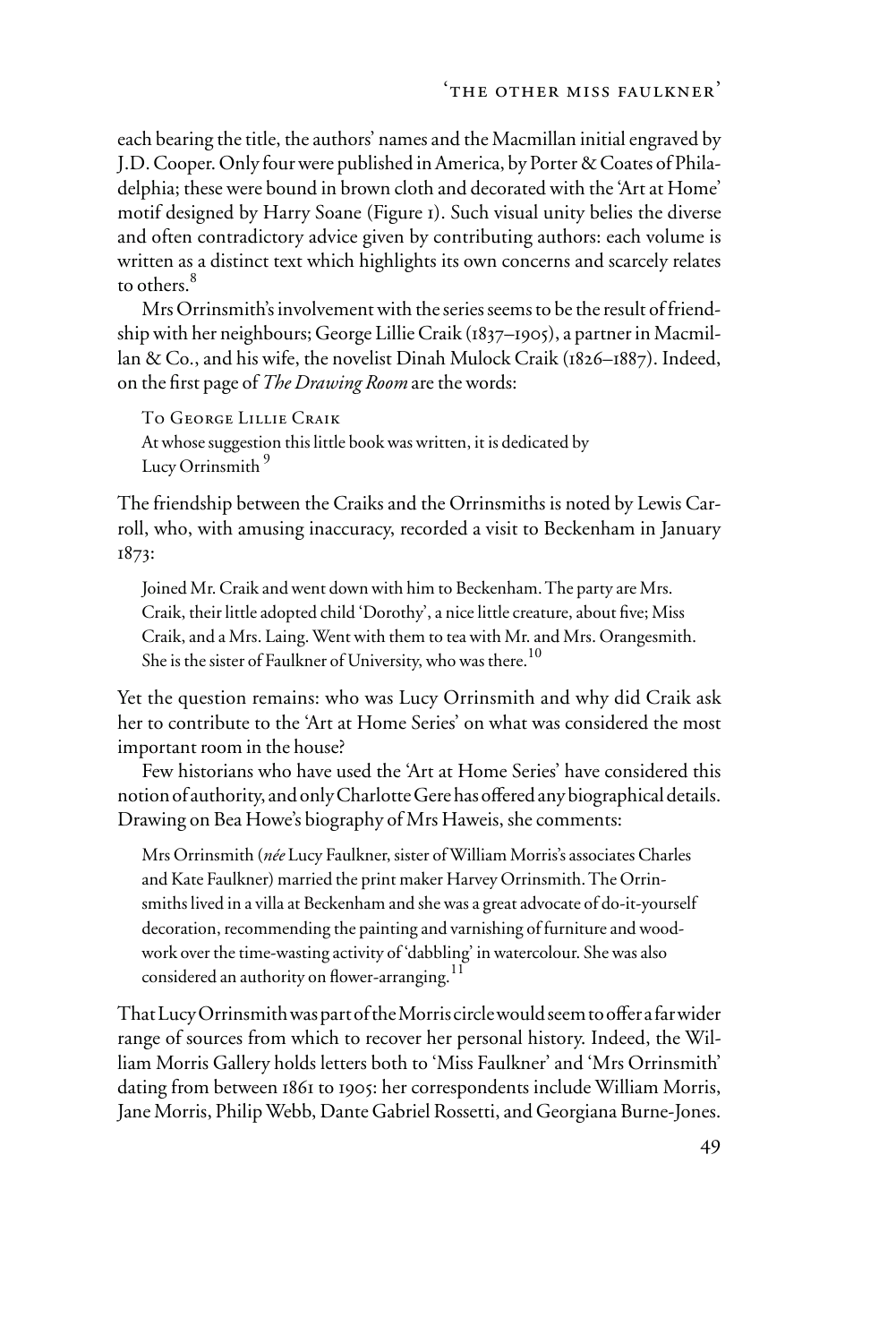

*Figure 1- 'Art at Home' motif by Harry Soane. By permission of The Macmillan Archive, Macmillan Publishers Ltd.*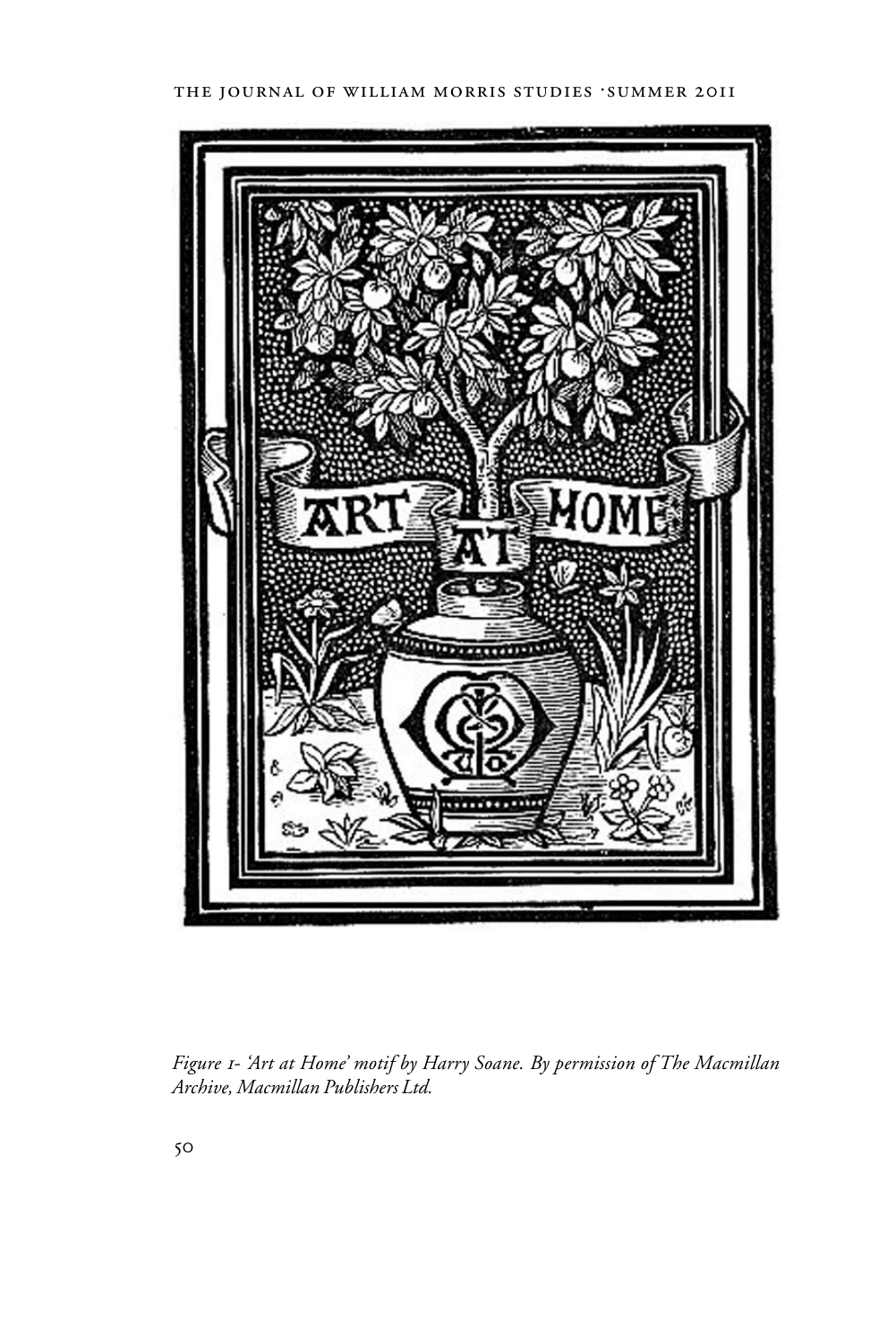These letters position her socially within the Morris circle, but significantly also indicate her role as a craftswoman who, with her younger sister Kate, worked for Morris, Marshall, Faulkner & Company.<sup>12</sup>

The Faulkner sisters are mentioned in both early biographies of Morris, and also by Georgiana Burne-Jones, where, given their lasting friendship, the emphasis is upon Kate. Writing about events in 1862, Georgiana noted:

Both sisters shared Faulkner's own skill of hand, and one of them [Kate], as it proved, was but waiting time and opportunity to develop a power of beautiful ornamental design: friendship with them was a foregone conclusion, and between Kate Faulkner and me there grew up a lifelong intimacy: both Morris and Edward loved her also.<sup>13</sup>

Kate Faulkner (1841–1898), was a designer of fabrics, wallpapers and ceramic tiles produced by Morris & Co., and Jeffrey & Co., best known for her gessowork, decorating the grand piano designed by Edward Burne-Jones for Alexander Ionides, now on display at the Victoria & Albert Museum.14 Far less is known about Lucy Faulkner, and perhaps it could be argued that a contributing factor to her comparative obscurity is simply that she married and changed her name. Indeed, Deborah Cherry has commented upon the difficulties faced by women in 'the making of an author name':

Those who married had to negotiate a change of family name and either re-establish their career with a second or sometimes third name or retain that by which they were already known.<sup>15</sup>

Moreover, several important sources have incorrectly given the date of Lucy's marriage as  $1861$  (rather than  $1870$ ), an error which has effectively hidden the career of the elder Miss Faulkner from design history. Until fairly recently her work had been attributed to her more prolific sister: indeed, in 1964 Arnold Wilson commented upon this confusion of attribution, noting that Lucy Faulkner's initials on the hand-painted tile panels at the William Morris Gallery 'are usually overlooked and the painting is vaguely attributed to one or other sister'.<sup>16</sup> Fortunately, the wealth of primary and secondary sources which surrounds Morris, Marshall, Faulkner & Company has made it possible to piece together the following biography of this forgotten craftswoman, whose most lasting contribution to the Victorian interior is *The Drawing Room*.

#### i i

Lucy Jane Orrinsmith (*née* Faulkner) was born at 99 Bath Row, Birmingham on 16 November 1839, the eldest daughter of Benjamin and Ann Faulkner, and one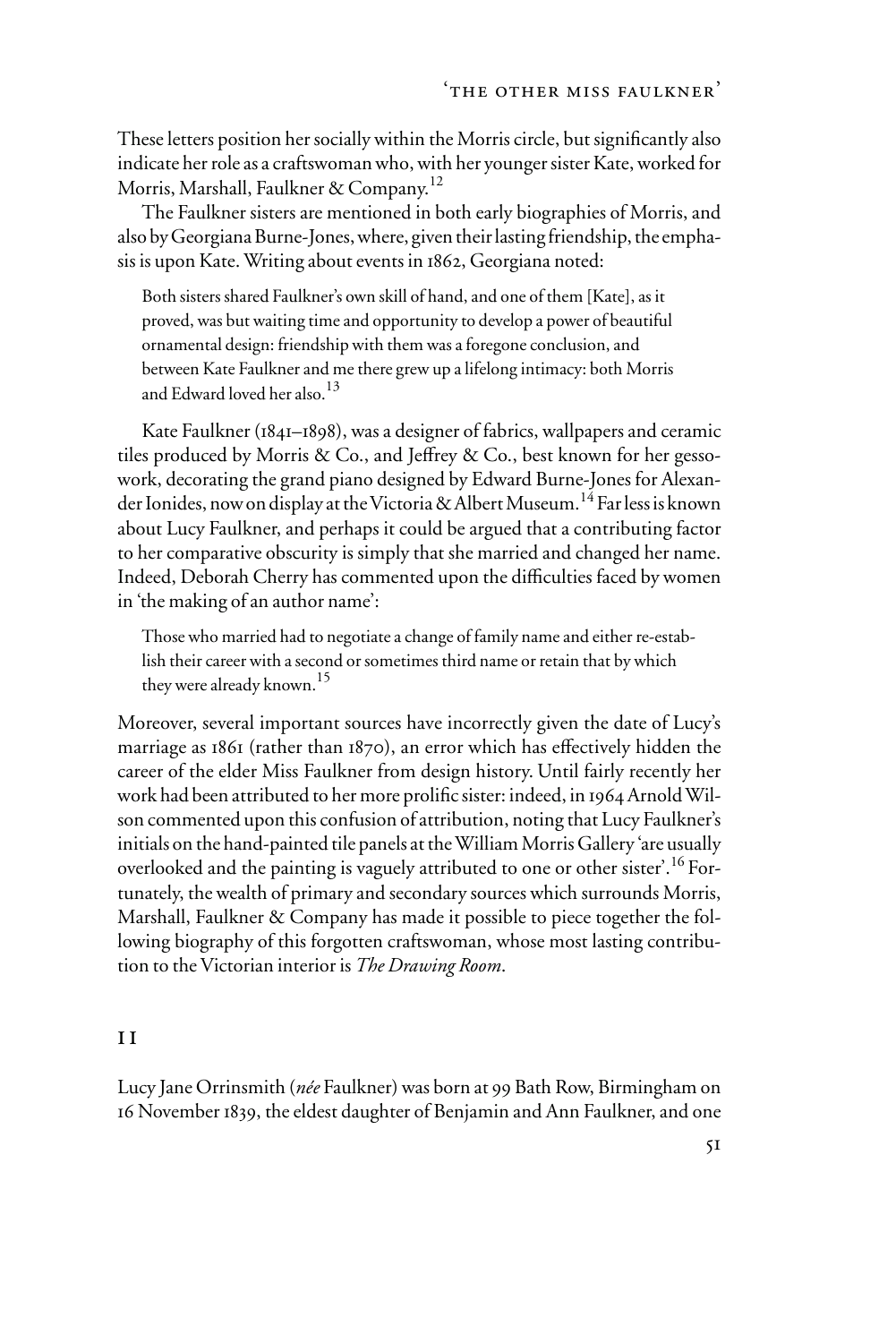of four surviving children. Her elder brother, the mathematician Charles Joseph Faulkner (1833–1891) met William Morris and Edward Burne-Jones at Oxford, and later became a founder member and, until 1864, bookkeeper of Morris, Marshall, Faulkner & Co. ('the Firm'; founded April 1861). The Faulkner family remained at Bath Row until the early 1860s, when, following the death of Benjamin Faulkner, they moved to 35 Queen Square, Bloomsbury.<sup>17</sup> The Faulkners were closely connected to the Morris Circle: they were regular visitors to Red House, and were later neighbours at Queen Square. They also joined the Burne-Jones and Morris families on several holidays: Georgiana Burne-Jones describes the amusing antics of the three families at Littlehampton:

Occasionally also Edward would take some trifle as text and preach us a sermon in exact imitation of the style of different preachers; convulsing us one evening, I remember, as he turned with solemn pomposity to the two girls, Lucy and Kate Faulkner, saying, 'And now I address myself more particularly to the younger female portion of my congregation'. <sup>18</sup>

Charles Faulkner's lasting friendship with Morris is well documented; Lucy and Kate Faulkner became involved with the activities of 'the Firm' via their brother. Although they began as amateurs, both women later earned money for their work: J. W. Mackail's notes from an earlier (now missing) Minute Book for Morris, Marshall, Faulkner & Co., records that, in October 1862, payment was made to Miss Kate Faulkner and 'the other Miss Faulkner'.<sup>19</sup>

During the 1860s, both Lucy and Kate Faulkner produced embroideries for 'the Firm'. Preliminary sketches by Burne-Jones, based on Chaucer's *Legende of Goode Wimmen*, made in 1864, which depict heroines from classical antiquity, contain pencil notes allocating an embroiderer for each of the twelve figures; the name 'Lucy' appears next to the figure of Hypsiphiles. The sketches, intended for embroidered hanging for John Ruskin's house, were re-workings of designs for twelve tiles produced by Burne-Jones during May or June 1862. Lucy Faulkner is known to have executed several tiles based upon this theme, and it was in production of hand-painted tiles that she came to play a significant role in 'the Firm'. As Aymer Vallance recorded 'at first Morris and Faulkner used to paint tiles themselves; later Miss Lucy Faulkner undertook this branch of the work in place of her brother and Mr. Morris'. According to May Morris, this 'branch of the work' seems to have been carried out both at Morris's workshop at 26 Queen Square and 'partly by the Faulkners in their own home lower down the square'.<sup>20</sup>

The William Morris Gallery now holds the largest surviving collection of Lucy Faulkner's hand-painted tiles, which form an important part of the Gallery's exhibitions, the curators having 'always aimed to represent properly her historical significance'. <sup>21</sup> The tile panels are signed with her distinctive 'LJF'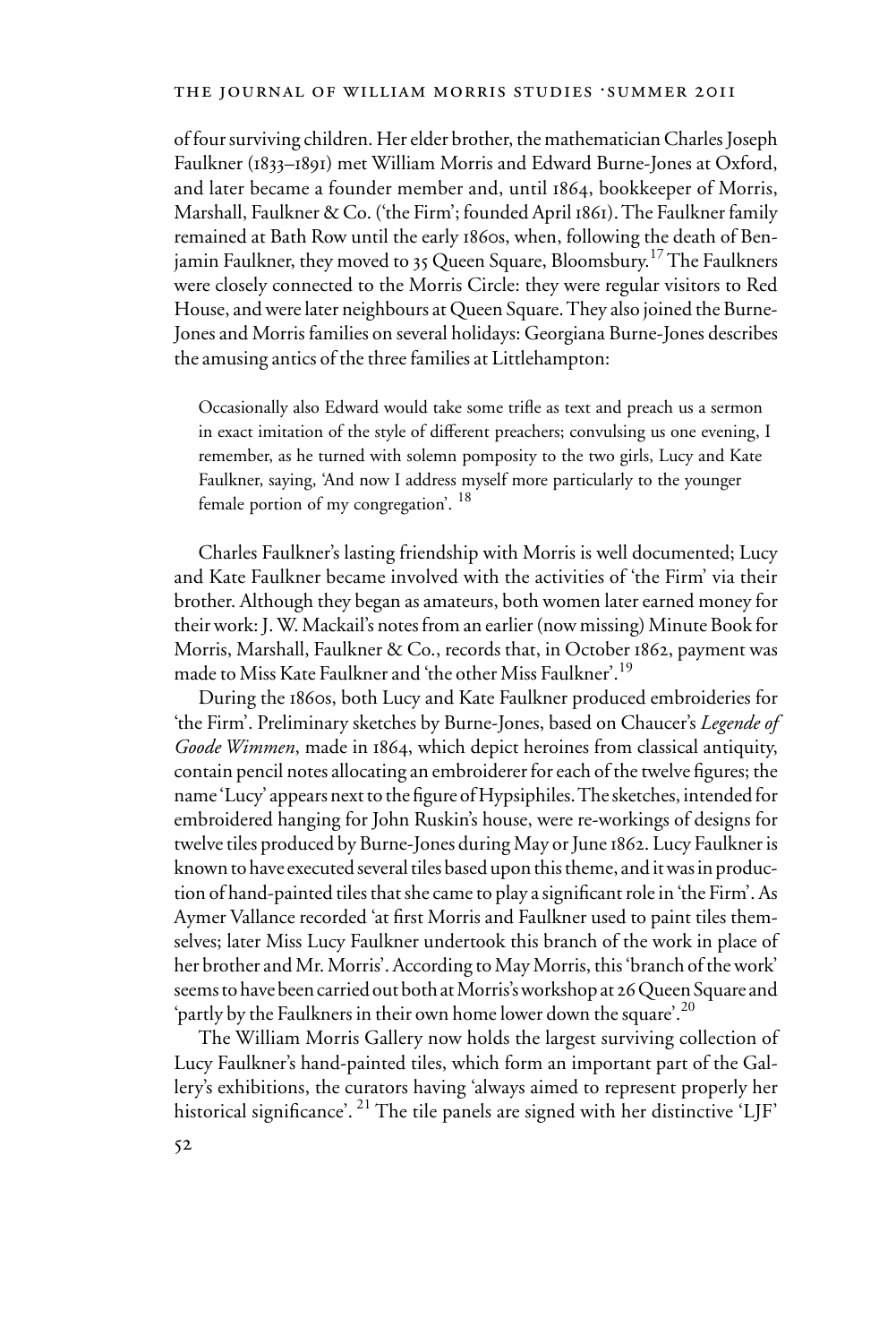or later more stylized 'LF' monogram, first identified in 1964 by Arnold Wilson, and provide detailed illustrated information about surviving examples of Lucy Faulkner's work in this medium. The invaluable survey of tiles produced by Morris and his fellow-workers by Richard & Hilary Myers provides detailed illustrated information regarding surviving examples of Lucy Faulkner's work in this medium, and is the one of the few sources to highlight the significance of her contribution to the early work of 'the Firm'.<sup>22</sup>

Perhaps the best known surviving examples of Lucy Faulkner's painted tiles are the fairy tale narrative tile panels also designed by Burne-Jones, depicting *Sleeping Beauty*, *Cinderella* and *Beauty and the Beast*, painted originally for bedrooms at The Hill, at Witley in Surrey, a house designed by Philip Webb for the artist Miles Birkett Foster. Richard & Hilary Myers list other tiles and panels which bear Lucy Faulkner's 'LJF' or 'LF' monogram, including other *Cinderella* and *Beauty and the Beast* over-mantels; a vertical *Cinderella as Queen* tile; a tile designed by Burne-Jones depicting *Thisbe* from Chaucer's *Legend of Goode Wimmen*; two of the twelve *Labours of the Months* and a Cockerel tile designed by Philip Webb. It seems likely that Lucy Faulkner also painted the figure panels for an over-mantel for the hall fireplace at Sandroyd, the home of Spencer Stanhope at Fairmile near Cobham in Surrey, also designed by Philip Webb.<sup>23</sup> In addition, Lucy Faulkner may have painted *The Four Seasons* and *SS Peter and George* for the Combination Room fireplaces at Peterhouse, Cambridge.<sup>24</sup> Vallance certainly highlights the importance of her role in the production of figurative tiles, stating that after her marriage 'the firm produced but few figure-subject tiles'. He also comments upon Miss Faulkner's lesser-known skills in wood engraving, a technique she learned at the office of 'Messrs. Smith and Linton's'.<sup>25</sup>

On 8 January 1870, Lucy Faulkner married Harvey Edward Orrinsmith (originally Orrin Smith), a wood engraver and master bookbinder who had been in partnership with W.J. Linton, and was a director of the bookbinding firm, James Burns & Sons. The artist-designer Walter Crane was apprenticed to Linton from 1858 until 1862, and his autobiography describes his training at the office of Smith and Linton. He also gives a description of the character of Mr Orrin Smith, 'a man of considerable energy' and 'an excellent friend to me'. However, he makes no mention of a female pupil in the office. Thus, Lucy Faulkner's training seems to have begun after 1862. Archival sources and surviving objects offer evidence of her skill in wood engraving; besides the wood-block for *Goblin Market* discussed in an earlier article, she is also known to have cut at least one of the wood blocks for Morris's *Earthly Paradise* in *ca* 1865. This is also mentioned by Vallance, and recorded by George Wardle:

These designs were ... all put on the block by me from B-J's rather rough drawings on tracing paper [...] A few were given at first to the trade to be cut but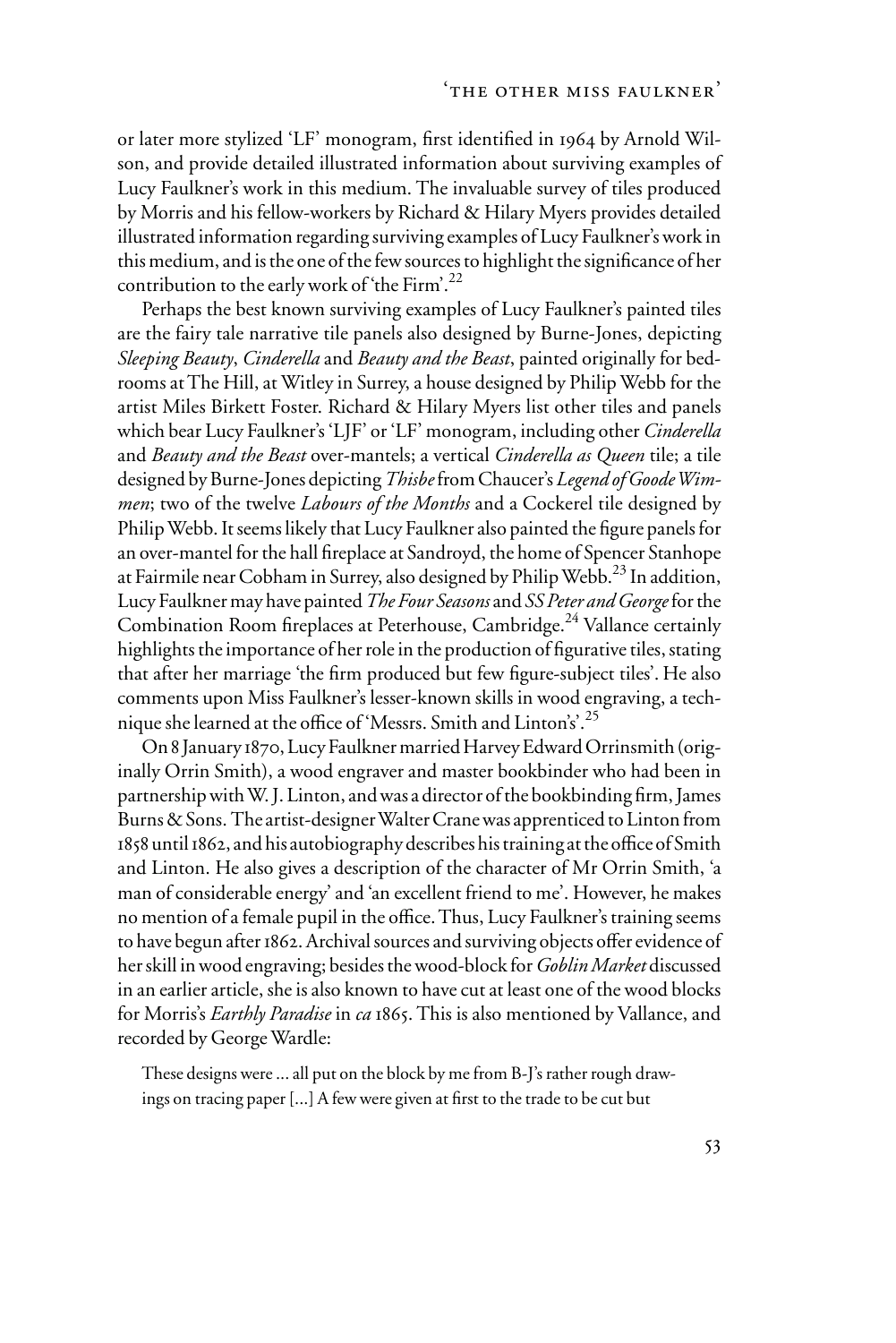the result was so unsatisfactory that Morris tried to get the cutting done by unprofessional hands. G. F. Campfield, then a foreman of painters to the firm, and Miss Lucy Faulkner, sister of Charles Faulkner, each made a trial.

Lucy Faulkner's 'trial' was titled *Cupid leaving Psyche* and is now on display at the William Morris Gallery.<sup>26</sup>

The 1871 Census shows that the Orrinsmiths lived at Beckenham Villa, Bromley Road, Beckenham (SE London). During the next decade they produced three children: Mabel Kate (b. 1871), who died of diphtheria in December 1880, Ruth Charlie (1873–1954), and Edward Harvey (b. 1881). The pastel portraits of the Orrinsmiths' daughters by Arthur Hughes, and the five pieces of embroidery executed by Lucy Orrinsmith now in the collection at the William Morris Gallery, all date from this period of motherhood and domesticity: as does *The Drawing Room*. 27

The Census for 1881 gives the Orrinsmiths' address as 'Sunnybank', Christ Church Road, Hampstead. Lucy Orrinsmith was widowed in 1904, and remained there until her death in 1910.A letter from Harvey Orrinsmith to W. J. Linton of April 1882 sent from this Hampstead address is one of the few pieces of archival evidence which mentions the domestic life of the Orrinsmith family. Written at a time 'blighted' by grief at the death of their eldest daughter, it states:

In your last letter you hoped I had reaped the reward of my hard work – Well! Yes! I have done fairly well – should have done better pecuniarily but that my dear wife is described best in Georges Sand's words:

"*Elle n'estime pas l'argent, mais elle adore la dépense*"

Still I don't complain my wife has done so much for me – her high moral and intellectual qualities have raised my nature.<sup>28</sup>

During the 1880s Mrs Orrinsmith continued to design, make and purchase decorative objects. The catalogues of the first two exhibitions of the Arts and Crafts Exhibition Society record that she exhibited a book cover for James Burns & Co. in 1888, and a mural brass the following year. A book-cover design with a repeating motif of acorns and oak leaves designed by Lucy Orrinsmith is also illustrated in Gleeson White's *Practical Designing* (1893). A full-page illustration of her design accompanies a chapter 'On the Preparation of Designs for Book Bindings' written by Harvey Orrinsmith.<sup>29</sup> Nonetheless, Mrs Orrinsmith's best known work after her marriage seems to be *The Drawing Room*.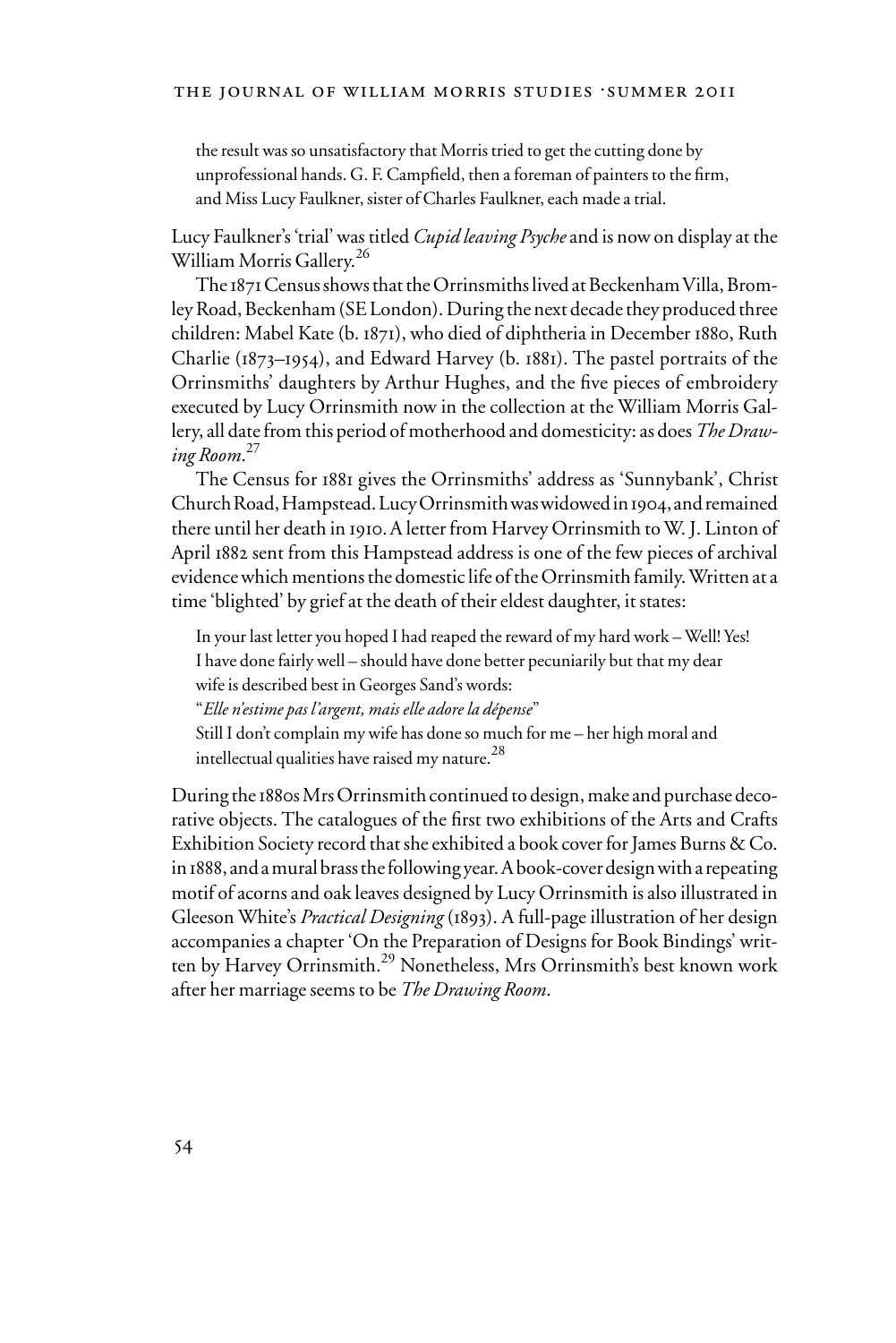The book was written and produced quickly. Mrs Orrinsmith agreed to write it in June  $1877$ ; the dedication to George Lillie Craik is dated September  $1877$ ; a first edition of three thousand copies was issued in November 1877. In total six thousand copies were printed, the majority of reviews appearing after the second printing in February 1878. It includes several illustrations which had already appeared in 'Beds and Tables, Stools and Candlesticks', a series of eleven illustrated articles on house furnishing by the American art critic, Clarence M. Cook, published by *Scribner's Illustrated Monthly* between June 1875 and May 1877. Cook's articles were collected and published in America in 1878 as *The House Beautiful*, and it is interesting that his text unwittingly refers to Mrs Orrinsmith:

Some of the ladies belonging to the families of the house of Morris, Marshall & Company have distinguished themselves by the beauty and originality of their designs and no less by the excellence of their workmanship; and they have become important members of the business, their work and their taste having not a little to do with the success of the enterprise.

Although Mark Girouard alleges that Macmillan & Co. plagiarised the illustrations from Cook's articles for use in the 'Art at Home Series' (an allegation that has been often repeated), my examination of the Macmillan archive has shown this charge to be false. $30$ 

In March 1877, Cook had written to Frederick Macmillan offering him the British publication rights to this collection of articles. Macmillan, however, after asking Loftie for his advice on the matter, refused this proposal, and wrote to Cook offering instead 'to buy the very beautiful illustrations  $\&$  to re-cast or rewrite the text so as to suit it to English requirements'. After brief negotiations, Macmillan & Co. bought electrotypes of the original wood engravings from Scribner's for £100, and immediately set about finding authors willing to write new books *around* the illustrations.A letter from Craik in June 1877 recorded that Mrs Orrinsmith had 'gone over the illustrations' and 'is much interested in the book' feeling 'a certain confidence that she could do it'.<sup>31</sup>

The Scribner's illustrations appear in only six of the final eight chapters of *The Drawing-Room*: 'Walls and Ceilings'; 'Fireplaces and Chimneys'; 'Floors and Carpets'; 'Windows, Doors and Curtains'; 'Furniture'; 'Lighting and Floral Decoration' and 'Picture Frames, Mirrors, Odds and Ends' were considered in turn, and Mrs Orrinsmith resolved the difficulties of writing around these images simply by reorganising them, inventing new descriptions, and re-naming many of the cuts. For instance, an illustration 'drawn by Mr. Lathrop, from "the life"' appeared in *The House Beautiful* as 'A French Settee', but reappeared in *The*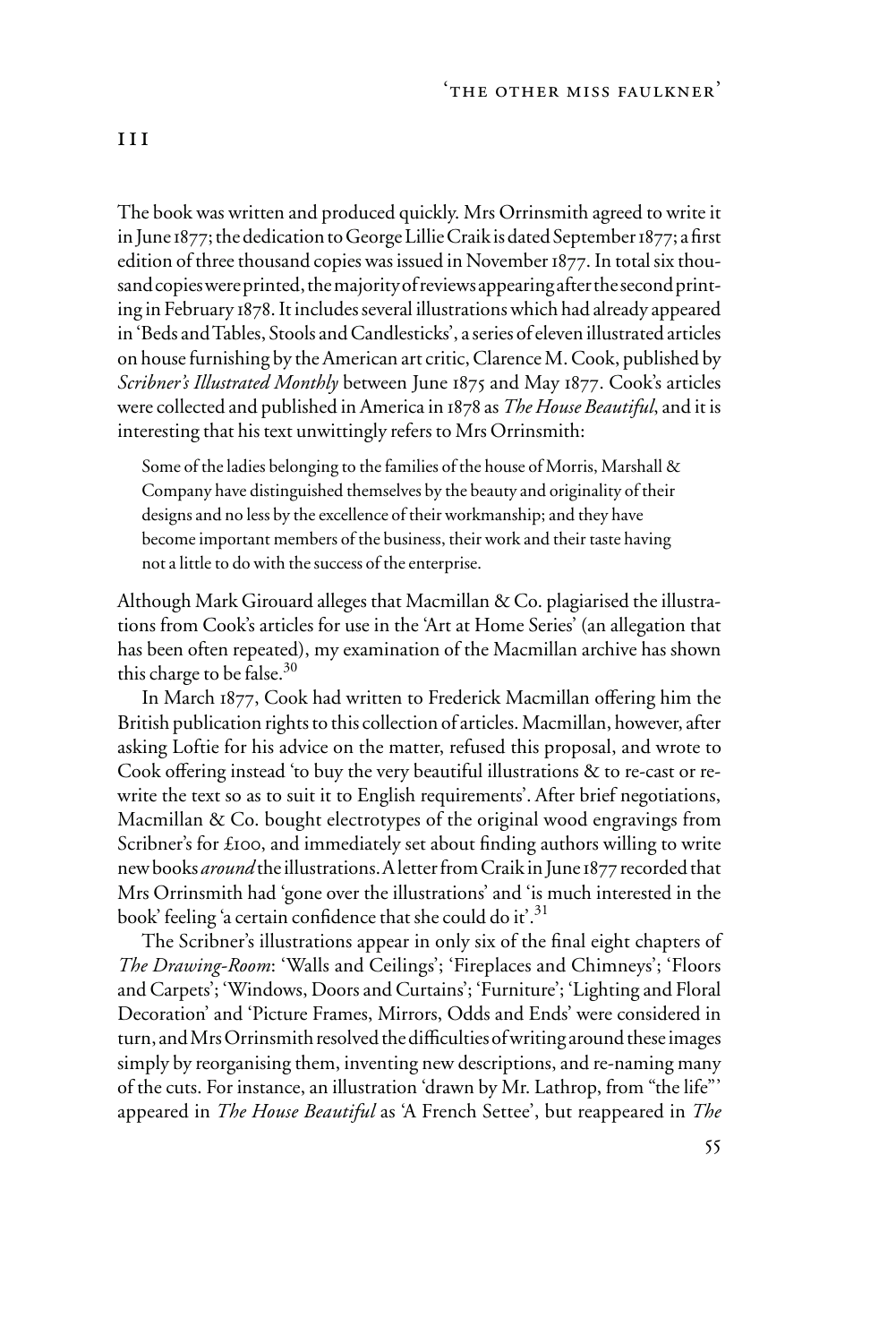*Drawing Room* as 'A "Sheraton" Sofa'. Similarly, an image which Cook describes as an 'Italian Fire-screen' became, in Mrs Orrinsmith's text, 'lovely pieces of Japanese embroidery … worked in glowing silks, representing peacocks' feathers'. (Figure 2)

It is debatable whether this says more about the knowledge of the author, the quality of the engraving or the fluidity of its meaning. Indeed, the use of these images was to cause criticism and complaint from the professional press and rival authors. Never one to pull her punches, Mrs Haweis commented upon the illustrations – among other things – in her stinging criticism of the 'Series':

I vainly overhauled the many manuals of good advice now daily pouring from the press – among them '*House Decoration*' in the Art at Home series – a series, by the way, which, considering how good was the primal notion, has been ill-carried out by the writers, and is meagre in suggestions to a miracle. [...] and the illustrations, which are peculiarly American in character, better suited the articles in '*Scribner's Illustrated Monthly*', where they Wrst appeared, than the English series, which they probably fettered.<sup>32</sup>

As the journal for the contemporary furniture trade, *The Furniture Gazette* also took Mrs Orrinsmith to task in two separate reviews, complaining at length of her 'censorious criticism of modern cabinet-work':

Of the merits of the book as a whole we regret to say we cannot speak very highly. The work is marred by a strong predilection which the writer evinces for antique, which propensity asserts itself again and again.

Another biting review, by E. W. Godwin, appeared in *The British Architect*  and Northern Engineer. His own designs, first published in the same journal in 1874, had also been used in Cook's articles and *The House Beautiful*, where, modified by Francis Lathrop, they are at least acknowledged as Godwin's work. What Godwin condemned was their unacknowledged reproduction in the 'Art at Home Series':

In the *Art at Home series*, Mrs Orrinsmith lectures us on *the Drawing Room*. In her last chapter she says (p. 142), 'The encouragement of original ideas has been throughout the motive of this book'. [...] This is all very fine, but if Mrs Orrinsmith and her friends would have the grace to acknowledge the sources of their 'original ideas', it would enlighten readers as to the method to adopt in searching 'after pure decorative beauty'…

The most scathing review was published in *The Athenaeum*, which complained both about the images and the text, and also questioned the authority of the female author: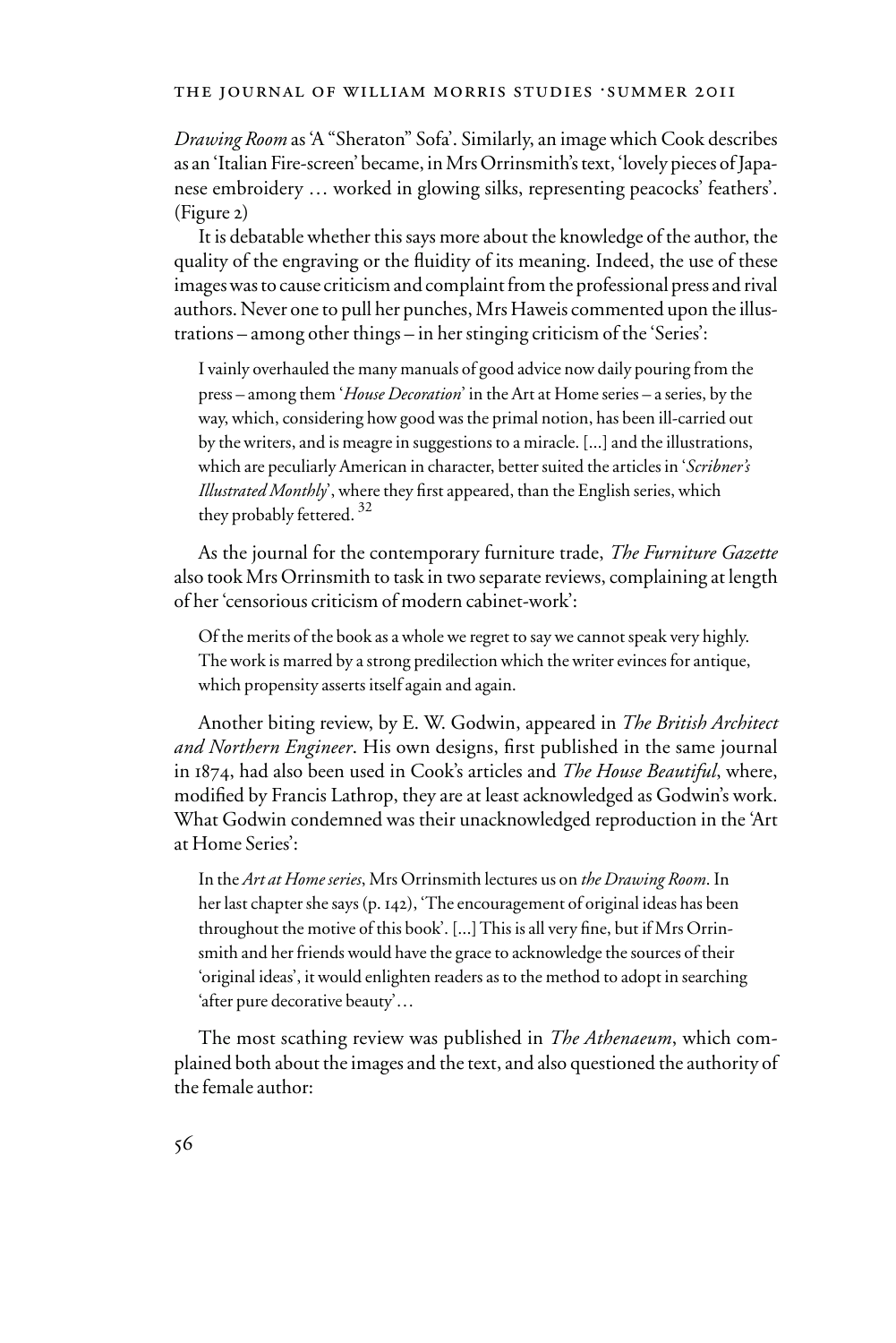

ITALIAN FIRE-SCREEN. FIG. II.



A PEACOCK SCREEN.

*Figure 2 - 'Italian Fire-Screen' from Clarence M. Cook's* The House Beautiful *(above), re-titled a 'Peacock Screen' in Mrs Orrinsmith's* The Drawing Room *(below), as photographed by the author.* '*By permission of The Macmillan Archive, Macmillan Publishers Ltd.'*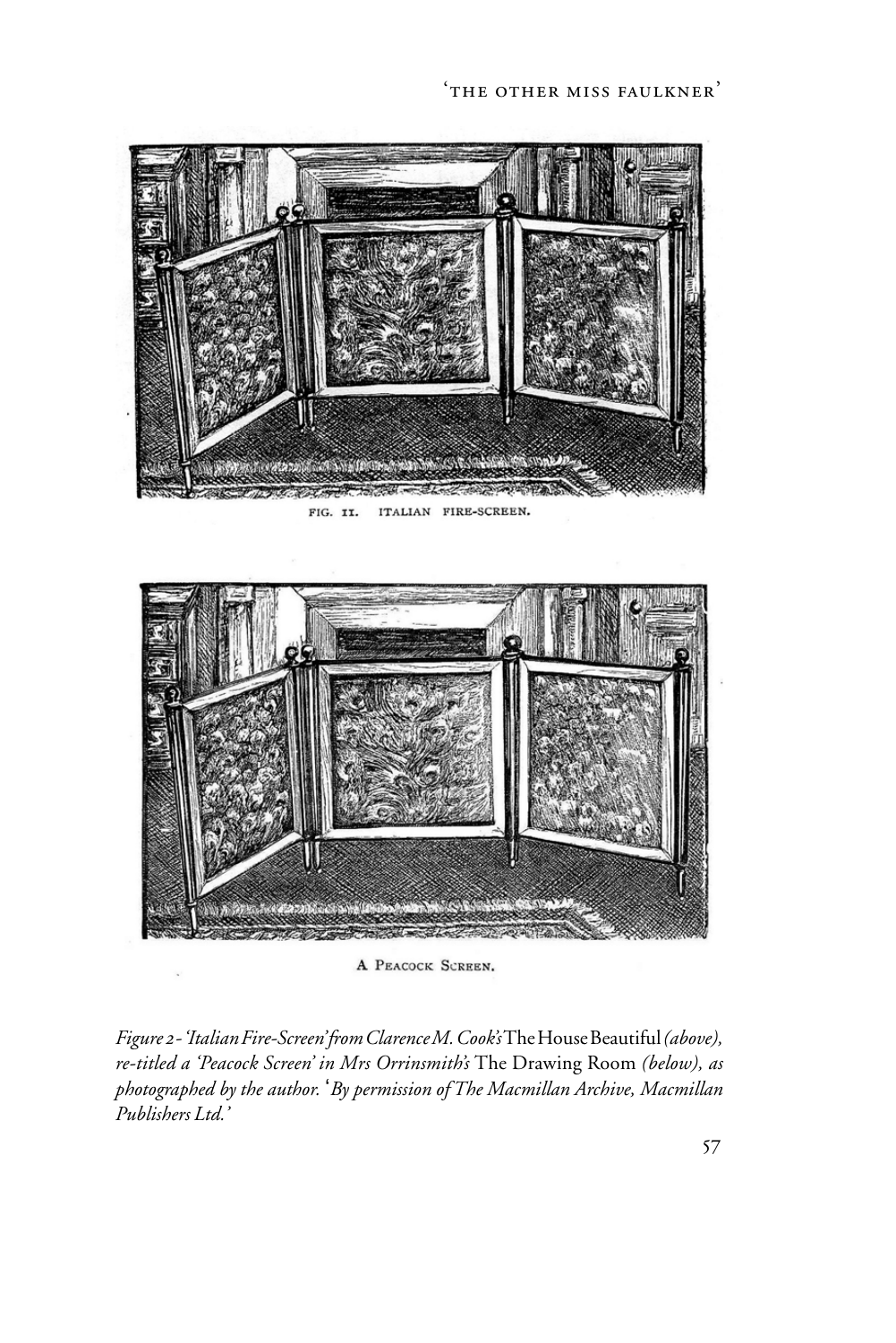In the name of the author of this little book we recognize that of John Orrin Smith, the well-known and clever pupil of William Hervey. The writer may therefore be said to have 'married into the arts' which is a very sufficient introduction in these days of pretence. It would be introduction enough for one less competent than this volume proves its author to be. Yet, notwithstanding the limited nature of its aims, the work hardly proves its right to exist.  $33$ 

Sadly, only one letter survives in the Macmillan archive which mentions production of *The Drawing Room*, and this highlights a crucial aspect of the text missed by most twentieth-century design historians, but referred to in Imogen Hart's recent study.<sup>34</sup>

In October 1877, Craik had written to Loftie about the 'Preface': it seems that William Morris was uncomfortable with the flagrant puffery of the text. Craik commented that 'William Morris altho' not once named' was 'referred to throughout Mrs Orrinsmith's book'. He also expressed concern that Morris 'might not like the concluding words' of Loftie's Preface, and asked him to omit the words 'Earthly Paradise' which had been included in the original draft: consequently, these words did not appear in the published version of the 'Preface' to *The Drawing Room*. 35

As Craik noted, references to the unnamed William Morris appeared on almost every page, but were perhaps most apparent in the chapter on 'Walls and Ceilings', where the only illustrations were two cuts of the Morris wallpaper designs *Vine* (1874) and *Rose* (1877). In this chapter Mrs Orrinsmith, having described examples of bad taste in wall decoration in recent times, even referred to:

Real genius, true art, have of late years come to our aid; and in London, at all events, one need not long be ignorant of the vast improvements which a short time has produced in one important branch of drawing-room decoration – wall papers. 36

Other products sold by Morris & Co. were also recommended. These included fabrics and, unsurprisingly, hand-painted tiles:

At present hand-painted over-glazed tiles in blue and white, or yellow and white, may be purchased at certain well-known London houses, at prices varying from one shilling to two shillings each. A tile called the 'Longden' pattern can be recommended for surrounding borders or slanting sides of grates or hearths. [...] Others, such as the swan, sunflower, or bough patterns, differ but slightly in price and are all suitable.<sup>37</sup>

The four designs – *Longden*, *Swan*, *Sunflower* and *Bough* – were first produced by Morris, Marshall, Faulkner & Co. during the 1860s and 1870s, and it is prob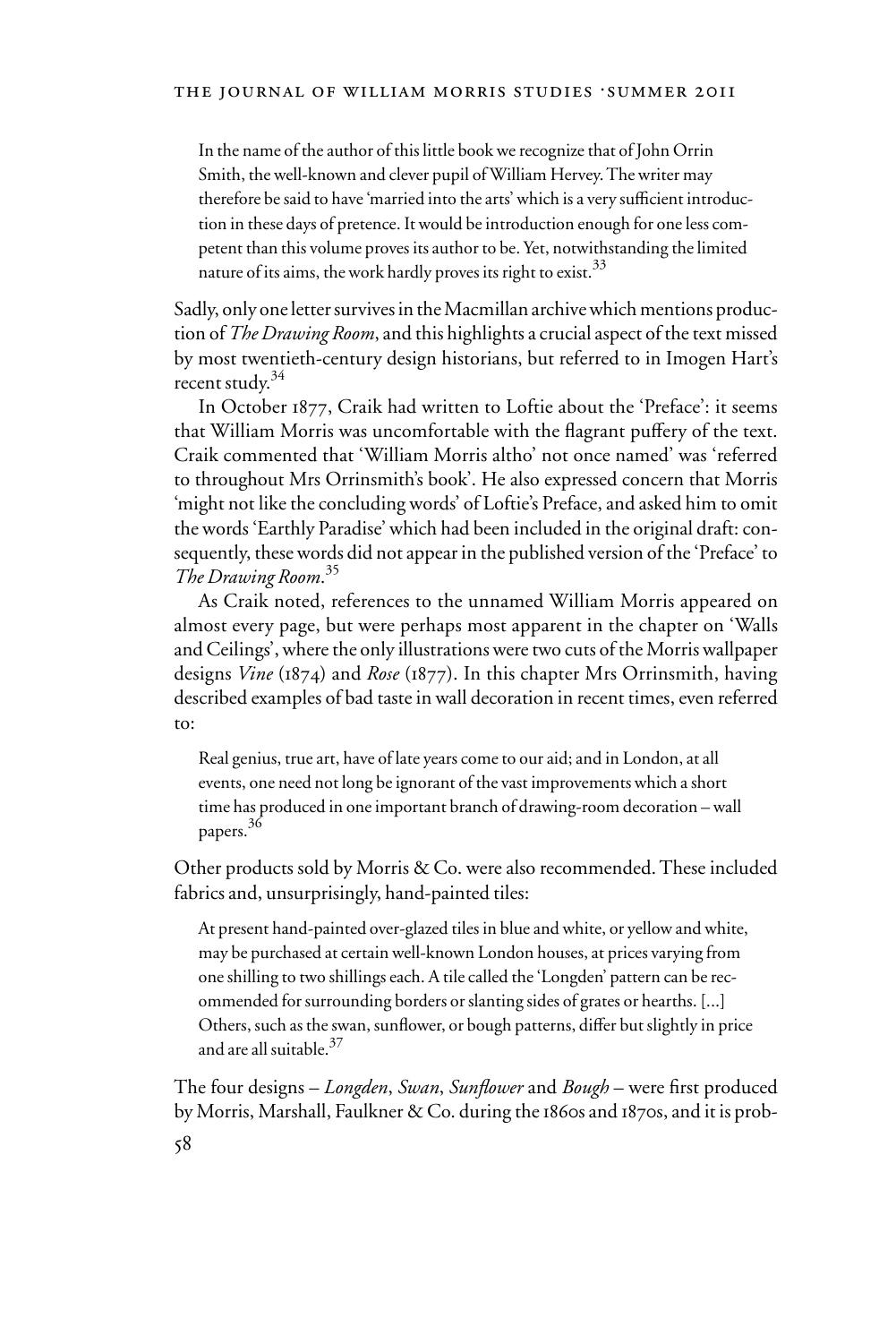able that Lucy Faulkner had painted some of them: *Swan* pattern tiles surround the fairytale narrative panels from The Hill.<sup>38</sup> Morris also gave Lucy Orrinsmith some practical assistance with the research she undertook for her chapter on 'Floors and Carpets'. In a letter dated 20 July 1877, he replied thus to a request for advice:

#### My Dear Lucy

You are very welcome to any information our Misters Smith can give you either he of Oxford St. or he of here: the Persian Rugs are up here: the really good ones are very expensive articles, because they are old & are no longer made. The modern oriental carpets that are made for the European market are very much deteriorated; especially in colour.

I have passed the word to the Smiths that you are to have every assistance into this matter.<sup>39</sup>

The Misters Smith were indeed able to help, for in *The Drawing Room*, Mrs Orrinsmith gave detailed information about eastern carpets, both ancient and modern.

While the influence of Morris is obvious throughout, it could also be argued that the ideas expressed by Mrs Orrinsmith suggested a subject for Morris to consider. Striking similarities are apparent when comparing *The Drawing Room* with Morris's lecture 'Making the Best of It' (1880), later published in *The Architect* as 'Hints on House Decoration'. For example, in her first and most significant chapter, 'Evils and Remedies', Mrs Orrinsmith presents good taste as a social duty, 'which may prevent an exhibition distressing to a visitor or, perchance, more educated taste than our own'. Similarly, in his lecture, Morris remarked that 'We are heedless if our houses express nothing of us but the very worst side of our character both national and personal'.40

Morris delivered 'Making the Best of It', written three years *after* publication of *The Drawing Room*, before the Trade's Guild of Learning and the Birmingham Society of Artists. Much of his lecture was devoted to pattern design and the use of colour, but both he and Mrs Orrinsmith dealt with the treatment of the walls and ceiling, the floor, the windows and doors, the fireplace and 'movables'. They made the same complaints about plate-glass windows, the evils of gaslight, ugly modern fireplaces and over-ornamented furniture: interestingly, both referred to the strictures of Dr Richardson on the unwholesome practise of fitted-carpets. Both texts also identified the root of these decorative problems, considering the damaging impact of the division of labour, the use of machinery, and the moral and social effects of art. For Morris, these themes became opportunities for political rhetoric, but with self-deprecating irony, Mrs Orrinsmith was prepared to 'take lower ground, and say that a well-dressed room, like a well-dressed dinner, conduces to a suave and equable temper<sup>'.41</sup>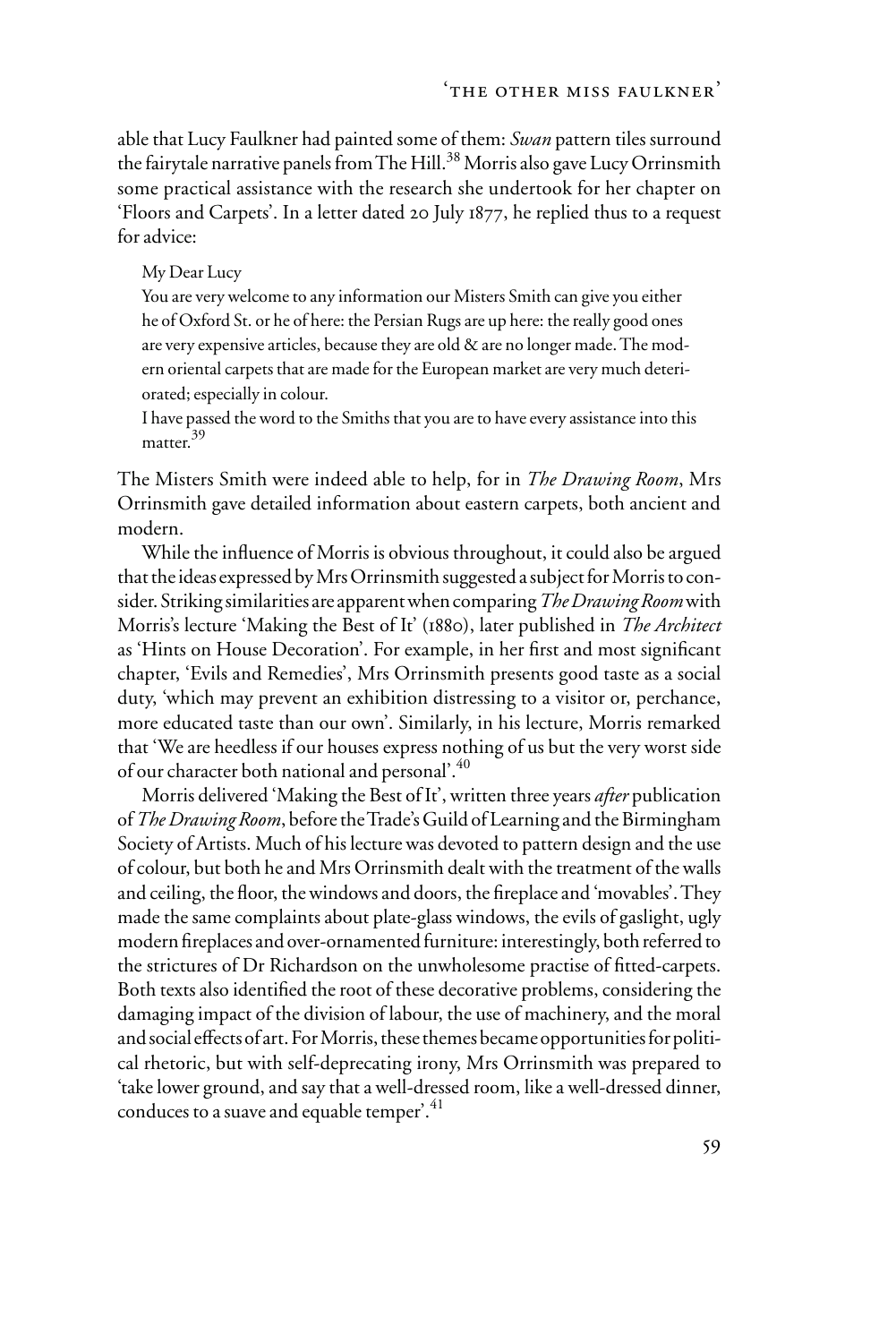While Morris's lecture suggested that the drawing room 'ought to look as if some kind of work could be done in it less toilsome than being bored', 42 for Mrs Orrinsmith, *The Drawing Room* was work. A close reading reveals this text to be a demonstration of the expertise she had acquired as 'Miss Faulkner' of Morris, Marshall, Faulkner & Co. In effect *The Drawing Room* is autobiography, and in each chapter it is possible to discern oblique references to her experiences, skills and knowledge. For instance, in 'Fireplaces and Chimneypieces', this craftswoman, whose hand-painted tiles adorned fireplaces at Sandroyd, The Hill and Peterhouse, commented:

Perhaps the inclination of some might tend to the production of home painted tiles, and in that case a little inquiry is all that is now needed to find out proper colours and assisting kilns […] But lest unwittingly the absorbing topic of tile and pottery painting should lead to lengthy digression, we will here bring our chapter to a close.<sup>43</sup>

This article has aimed to account for the partial disappearance of 'the other Miss Faulkner' from design history and to draw attention to the complex relationships between *The Drawing Room,* Cook's *House Beautiful* and Morris's later lecture 'Making the Best of It'. That contemporary critics of *The Drawing Room*, and indeed the twentieth-century historians who have cited it, were unaware of the author's true identity, has led to its misinterpretation: one wonders whether the critical reception would have accused Mrs Orrinsmith of having 'married into the arts' had it been known that she was the former Miss Faulkner of Morris, Marshall Faulkner & Co. This partially recovered history of Mrs Orrinsmith makes it clear that *The Drawing Room* did not simply represent the views of a Beckenham housewife with a passion for flower-arranging, and while her decorative work is relatively unknown, her contribution to the 'Art at Home Series' has survived to offer us an imperfect window into the drawing rooms of the past.

#### NOTES

- 1. Emma Ferry ' "… information for the ignorant and aid for the advancing …" Macmillan's "Art at Home Series", 1876–1883', in Jeremy Aynsley & Kate Forde, *Design and the Modern Magazine*, Manchester: Manchester University Press, 2007, pp. 134–155; '"Decorators may be compared to doctors": An Analysis of Rhoda and Agnes Garrett's Suggestions for House Decoration (1876)', *Journal of Design History*, Vol. 16, No. 1, Spring 2003, pp. 15–33.
- 2. Rhoda & Agnes Garrett, *Suggestions for House Decoration in painting, woodwork and furniture*, London, Macmillan, 1876, 90 pp; Mrs Orrinsmith, *The Drawing Room: its Decoration and Furniture*, London: Macmillan, 1877, 154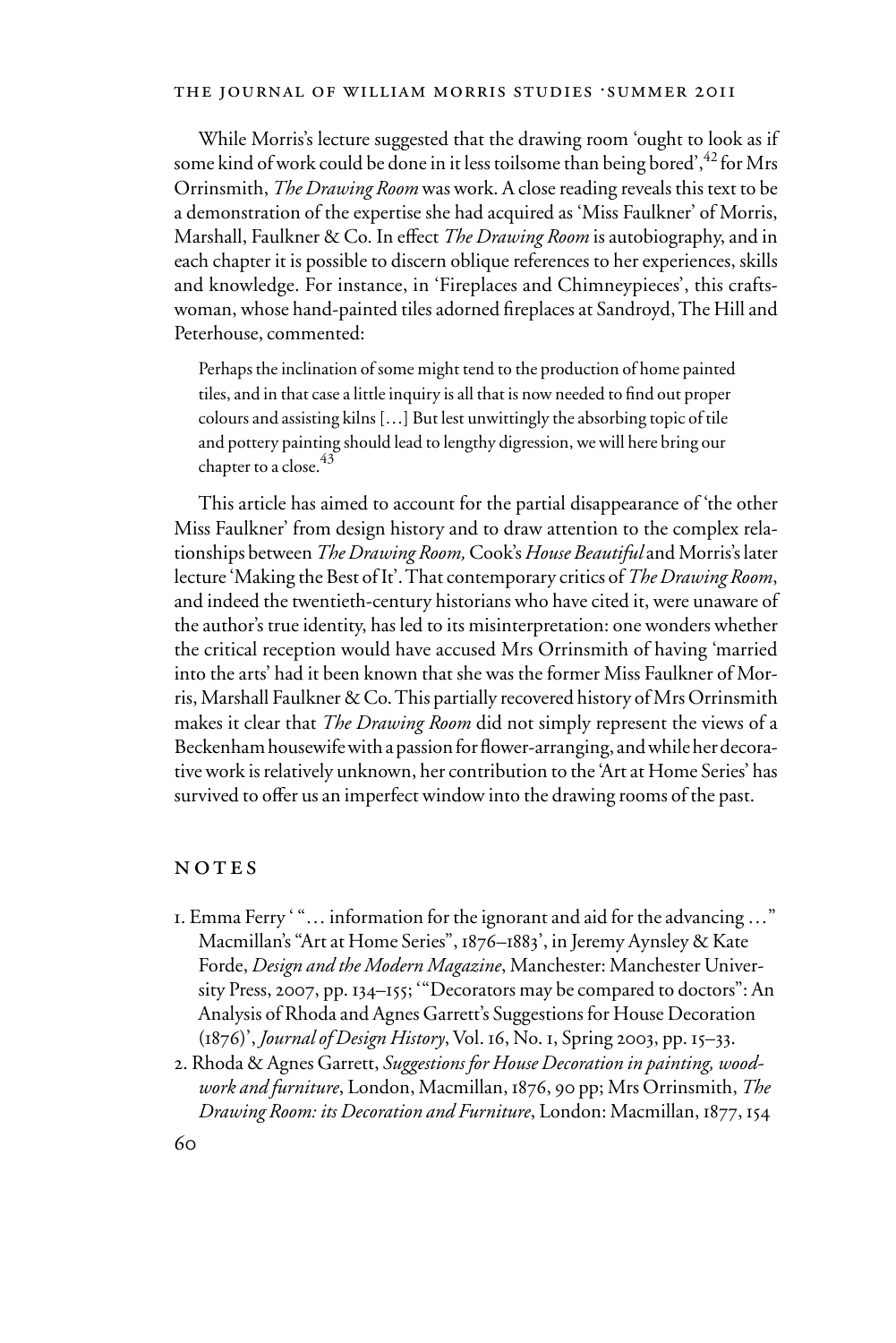pp. (Afterwards Mrs Orrinsmith); Mrs W.J. Loftie, *The Dining Room*, London, Macmillan, 1877 (but dated 1878), 128 pp; Lady Barker, *The Bedroom and Boudoir*, London: Macmillam, 1878, 116 pp.

- 3. Mrs Orrinsmith, pp. 1–2; Nikolaus Pevsner, 'Art Furniture of the 1870s' in *Studies in Art, Architecture and Design*, London: Thames & Hudson, 1969, p. 126; Peter Thornton, *Authentic Décor, The Domestic Interior, 1620 – 1920*, London: Weidenfeld & Nicolson, 1984, p. 318; Asa Briggs, *Victorian Things*, London: Batsford, 1988, p. 231; Thad Logan, *The Victorian Parlour: A Cultural Study*, Cambridge: Cambridge University Press, 2001, pp. 1–2.
- 4. W.J. Loftie to Alexander Macmillan, 11 March 1876; British Library Add. MS 55075/122/124/126/128.
- 5. W.J. Loftie to Alexander Macmillan, 29 February 1876, British Library Add. MS 55075/118; Loftie to Philip Gilbert Hamerton *via* Alexander Macmillan, 29 February 1876, British Library Add. MS 55075/120.
- 6. See Note 4.
- 7. *Ibid*.
- 8. George A. Macmillan to Rev. W. J. Loftie, 4 October 1876, British Library Add. MS 55400/411; W.J. Loftie to George A Macmillan, 12 August 1876, British Library Add. MS 55075/136; John Tebbel, A *History of Book Publishing in the United States, Volume II: The Expansion of an Industry 1865 – 1919*, New York: R.R. Bowker, 1975, pp. 422–423.
- 9. Mrs Orrinsmith, Dedication.
- 10. Roger Lancelyn Green, ed, *The Diaries of Lewis Carroll*, London: Cassell & Co., 2 volumes, 1953, Vol. 2, p. 318.
- 11. Bea Howe, *Arbiter of Elegance. A biography of Mary Eliza Haweis*, London: Harvill Press, 1967, p. 152; Charlotte Gere & Lesley Hoskins, *The House Beautiful. Oscar Wilde and the Aesthetic Interior*, London: Lund Humphries/ Geffrye Museum 2000, p. 80.
- 12. Georgiana Burne-Jones to Lucy Orrinsmith, 9 November 1905; Dante Gabriel Rossetti to Lucy Faulkner, 'Monday' [?] 27 February 1865. William Morris Gallery J553, J549.
- 13. Aymer Vallance, *William Morris: his art, his writings, and his public life. A record*, London: George Bell & Sons, 1897, 462 pp. (Afterwards Vallance); J. W. Mackail, *The Life of William Morris*, London: Longmans, Green & Co., 2 volumes, 1899 (Afterwards Mackail); Georgiana Burne-Jones, *Memorials of Edward Burne-Jones*, London: Macmillan & Co., 2 volumes, 1904 (London: Lund Humphries, 1993, pp. 249–250). (Afterwards *Memorials*)
- 14. Linda Parry, *William Morris Textiles*, London: Weidenfeld & Nicolson Ltd, 1983, p. 46. (Afterwards Parry)
- 15. Anthea Callen, *Angel in the Studio: Women in the Arts and Crafts Movement 1870–1914*, London: Astragal Books, 1979, 232 pp. (Afterwards Callen);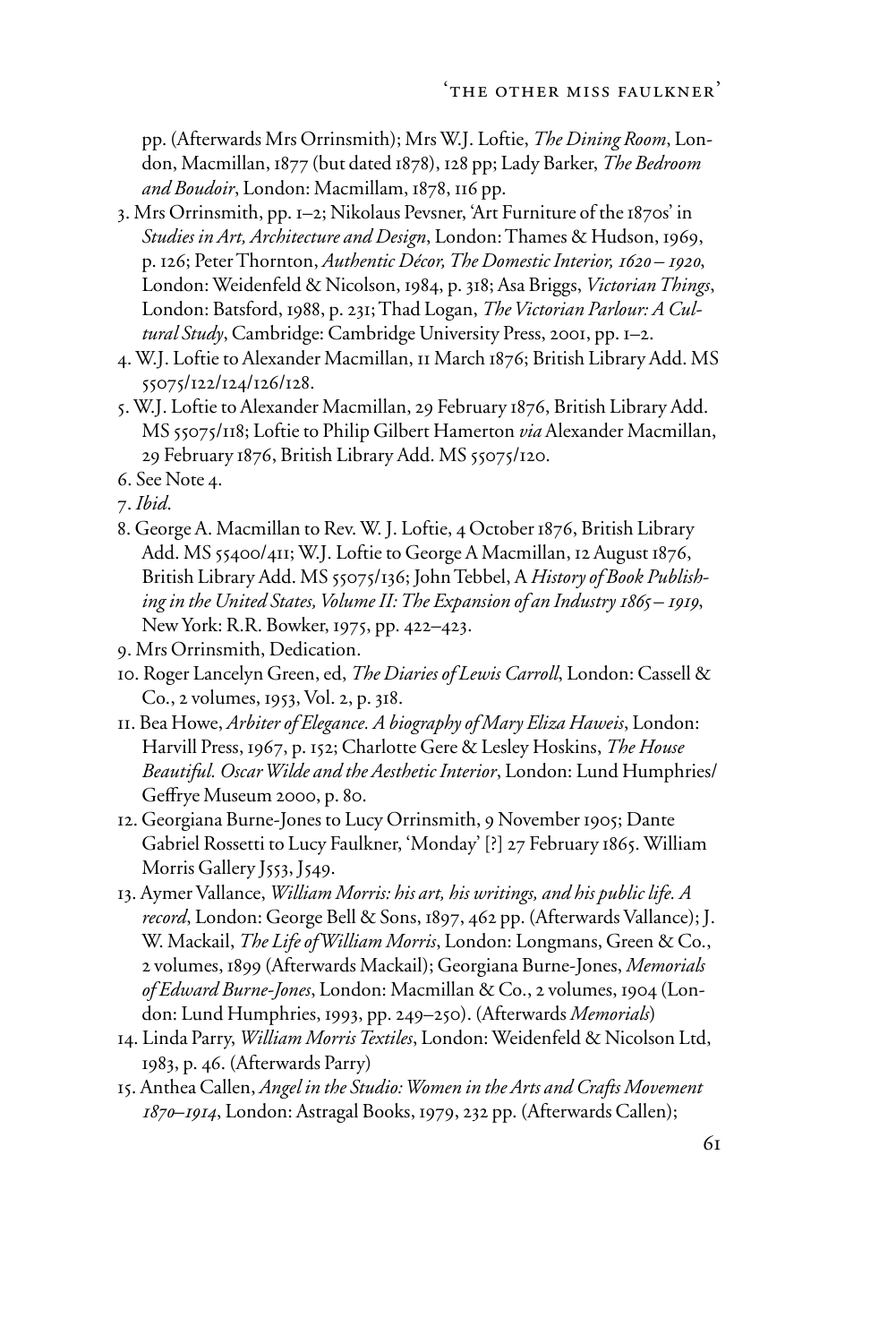Deborah Cherry, *Beyond the Frame: Feminism and Visual Culture, Britain 1850–1900*, London: Routledge, 2000, p. 157.

- 16. Callen, p. 223; Parry, p. 46; Norman Kelvin, ed, *The Collected Letters of William Morris*, *Volume 1: 1848–1880*, Princeton: Princeton University Press, 1984, p. 386 (Afterwards Kelvin); Arnold Wilson, 'More from Morris and Company', *Apollo*, July 1964, p. 59. (Afterwards Wilson)
- 17. D. G. Rossetti to Charles Faulkner 28 November 1861. Addressed to Bath Row, Birmingham, but forwarded to University College, Oxford; William Morris Gallery, J547.
- 18. *Memorials*, pp. 277–280; Mackail, Vol. 1, p. 163.
- 19. J.W. Mackail's unpublished notes for *The Life of William Morris*, 1899; William Morris Gallery, J163 and J 164. The original minute books, now at the Huntington Library, San Marino, California (MOR 20 Morris, Marshall, Faulkner & Co. Minute Book, A. MS. [110 pp.], [1862–1874], London, Eng.), cover the period 10 December  $1862 - 4$  November 1874. I am very grateful to Gayle Richardson at the Manuscripts Department of the Huntington Library, who has catalogued the William Morris Papers, for confirming these dates, and for providing me with copies of the finding aid to this collection. Photocopies of the minute books are held at Hammersmith and Fulham Archives and Local History Centre: DD/235/1.
- 20. Birmingham Museum & Art Gallery, BMAG 1904 P13; Richard & Hilary Myers, *William Morris Tiles*, Shepton Beauchamp, UK: Richard Dennis, 1996, p. 21 (Afterwards Myers & Myers); Vallance, p. 81; May Morris, 'The Art of William Morris', *William Morris, Artist, Writer, Socialist*, Oxford: Basil Blackwell, 2 vols, 1936, Vol. 1, p.14.
- 21. Email from Peter Cormack to Emma Ferry, 6 June 2003.
- 22. Wilson, pp. 57–59; Myers & Myers, pp. 71–2; William Morris Gallery C214, C<sub>175</sub>.
- 23. Myers & Myers, *Ibid*.
- 24. This is suggested by a copy of Vallance which once belonged to Lucy Orrinsmith, now at the William Morris Gallery, K330a; Peter Cormack, personal communication. The pencilled initials 'L. O.' occur next to descriptions of the tiles *Sandroyd* and *Peterhouse*, p. 81. See also Myers & Myers, p. 71, n. 180.
- 25. Vallance, p. 81, p. 377.
- 26. The marriage certificate states that they were married at the Parish Church of St. George the Martyr, 44 Queen Square, Holborn. Harvey Orrinsmith was aged 40 and Lucy Faulkner aged 30. He gives his profession as 'Book binder', and his address as 35 Hatton Garden. Lucy does not give a profession; F. B. Smith, *Radical Artisan: William James Linton 1812 – 97*, Manchester: Manchester University Press, 1973, 254 pp; Walter Crane, *An Artist's*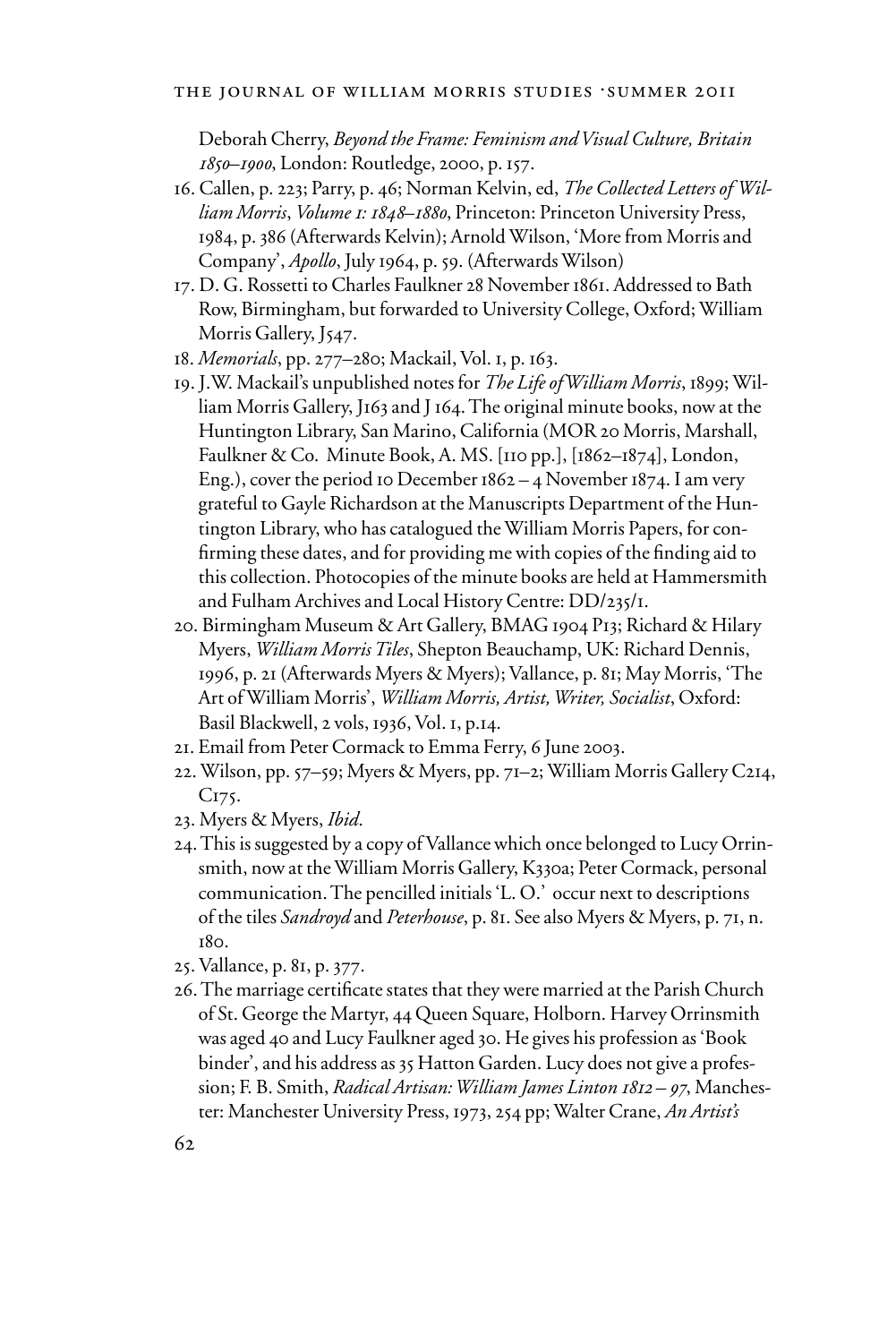*Reminiscences*, London: Methuen & Co., 1907, p. 48; Emma Ferry, 'Lucy Faulkner and the "Ghastly grin": Re-working the title-page illustration to *Goblin Market*', *Journal of William Morris Studies*, XVIII, Part 1, Winter 2008, pp. 65–84; Martin Harrison & Bill Waters, *Burne-Jones*, London: Barrie & Jenkins, 1973 (1989 edition), pp. 78–80; *Ibid.*, pp. 80–81; 'Cupid leaving Psyche', William Morris Gallery, R193 Woodblock.

- 27. William Morris Gallery O94, F144, F145a & F145b, F146, F147.
- 28. Harvey Orrinsmith to W. J. Linton, 11 April 1882; National Library of Australia MS 1698/118.
- 29. A.C. Sewter, *The Stained Glass of William Morris and his Circle: A Catalogue*, London: Yale University Press, 1975, Appendix I, p. 227; *Arts and Crafts Exhibition Society: Catalogue of the 1st Exhibition 1888*, London: The New Gallery, 121 Regent Street, The Society, 1888, 116, p. 119; *Arts and Crafts Exhibition Society: Catalogue of the 2nd Exhibition 1889*, London: The New Gallery, 121 Regent Street, The Society, 1889, 646, p. 226. Peter Stansky comments that 'Unlike the Art Worker's Guild, membership was not limited to men and that May Morris, Evelyn de Morgan and Kate Faulkner belonged' (*Redesigning the World: William Morris, the 1880s and the Arts and Crafts*, Princeton: Princeton University Press, 1985, p.238). However, examination of the archive of the Arts and Crafts Exhibition Society shows that Mrs Orrinsmith was not listed as a member. Nor did she exhibit at the 1890 or the 1893 exhibitions; Gleeson White, ed, *Practical Designing: A Handbook on the Preparation of Working Drawings*, London: George Bell & Sons, 1893, p. 226.
- 30. *Scribner's Illustrated Monthly:* June 1875, January, February, April, June, October, November 1876, May 1877; Clarence M. Cook, *House Beautiful: Essays on beds and tables, stools and candlesticks*, New York: Scribner, Armstrong & Co., 1878 (Dover reprint edition, 1995), p. 139; Mark Girouard, *Sweetness and Light: The 'Queen Anne Movement' 1860–1900*, Yale: Yale University Press 1977 (1984), p. 211.
- 31. Frederick Macmillan to Clarence M. Cook, 171 W. 10th Street, New York, 18 April 1877, British Library Add. MS. 55402/372; Macmillan & Co. to Messrs Scribner, Armstrong & Co., New York, 18 April 1877, 4 June 1877, British Library Add. MS. 55402/372; George Lillie Craik to Rev. W. J. Loftie, 27 June 1877, British Library Add. MS. 55402/954.
- 32. Mrs Orrinsmith, pp. 65–6; p. 78; Mary Eliza Haweis, *The Art of Decoration*, London: Chatto & Windus, 1881, pp. 336–7.
- 33. 'Drawing-Room Furniture', *The Furniture Gazette*, 9 February, 1878, p. 73; E. W. Godwin 'In the Art at Home Series', *The British Architect and Northern Engineer*, 8 February 1878, p. 64; 'Review: *The Drawing Room: its Decorations and Furniture*', *The Athenaeum*, No. 2625, 16 February, 1878, p. 225.